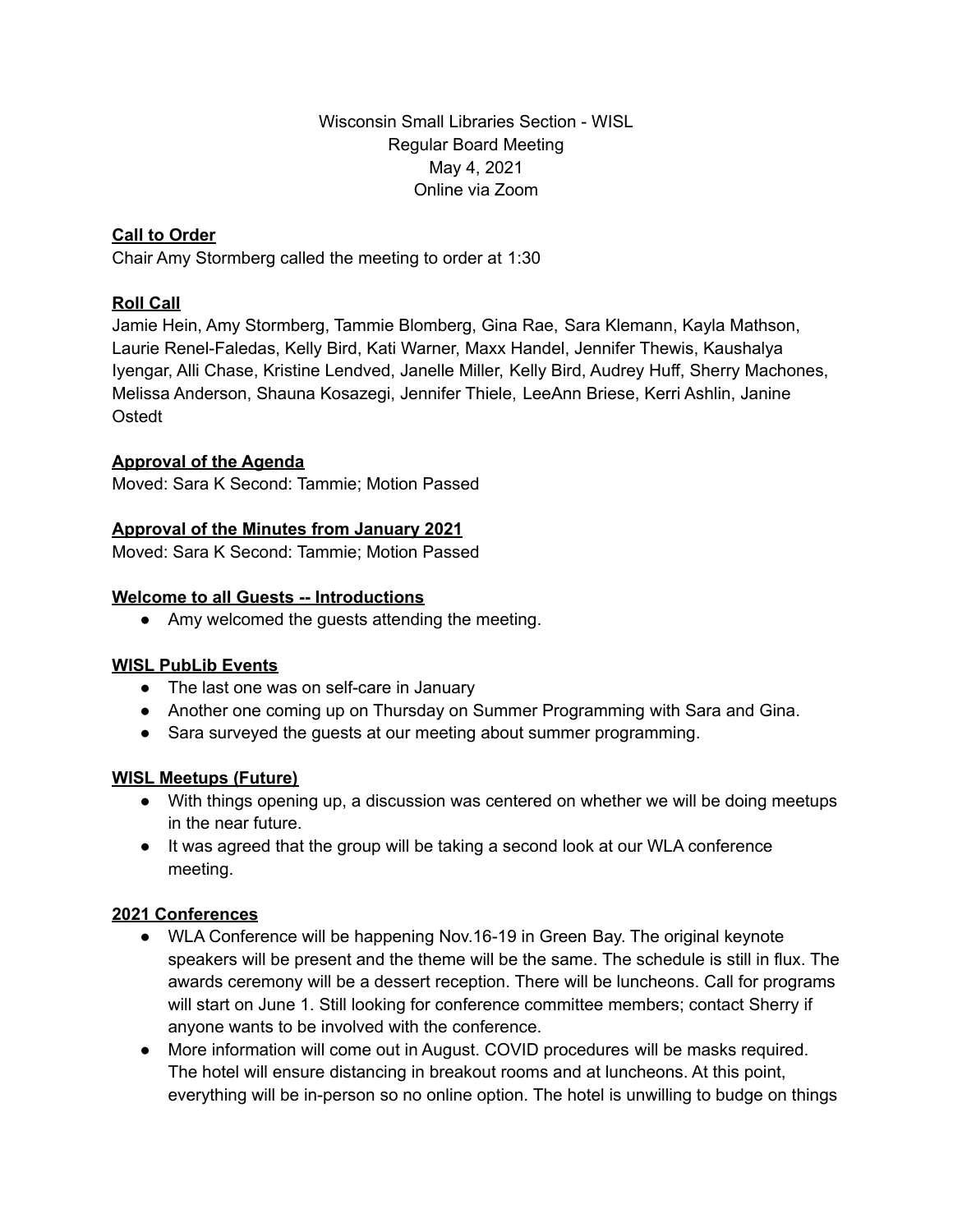such as if things get bad again this fall, the association will be held responsible for the contract and costs.

- SSCS Conference will happen on May 27. There is still a need for programs or presentations.
- Gina mentioned that there is a headshot option at this conference.

## **2021 Calendar/Meetings**

- Leadership Development Institute may happen in December, probably not in August. More information to come in June or July.
- Elections occur in October, which wasn't on the calendar.

# **Chair Notes - Amy**

● None to report.

# **Secretary's Notes - Jamie**

● None to report.

# **WLA Liaison Report - Gina**

● WLA is searching for a new Executive Director. Gina would like feedback from small libraries.

# **LD & L Report - Sherry**

• The state budget is a constant state of flux and we are hoping that our ask is still part of the budget. There has been some back and forth between the governor and the legislature. LD&L is working with the joint finance committee members to ensure the increases for library system aids and other increases will be a part of the budget. Sherry feels we are in a positive spot. There is work being done for advocating for more WPLC funding and adding e-circs to county budget requests.

# **Newsletter - Aubrey**

● A newsletter will be coming this month, so Aubrey is looking for content. She is also looking for anyone to share pet pictures.

# **Positions and Duties - Reviewed**

- The board reviewed the duties of the current board members.
- Amy described the duties and positions for the guests.

# **Conference Scholarship - WLA**

● Information about the scholarships will need to be put in the newsletter before Memorial Day. The next WLA newsletter is in July and information will need to be printed in there as well.

# **Social Media Update - Ongoing**

● Amy plugged the WISL Facebook page to the guests.